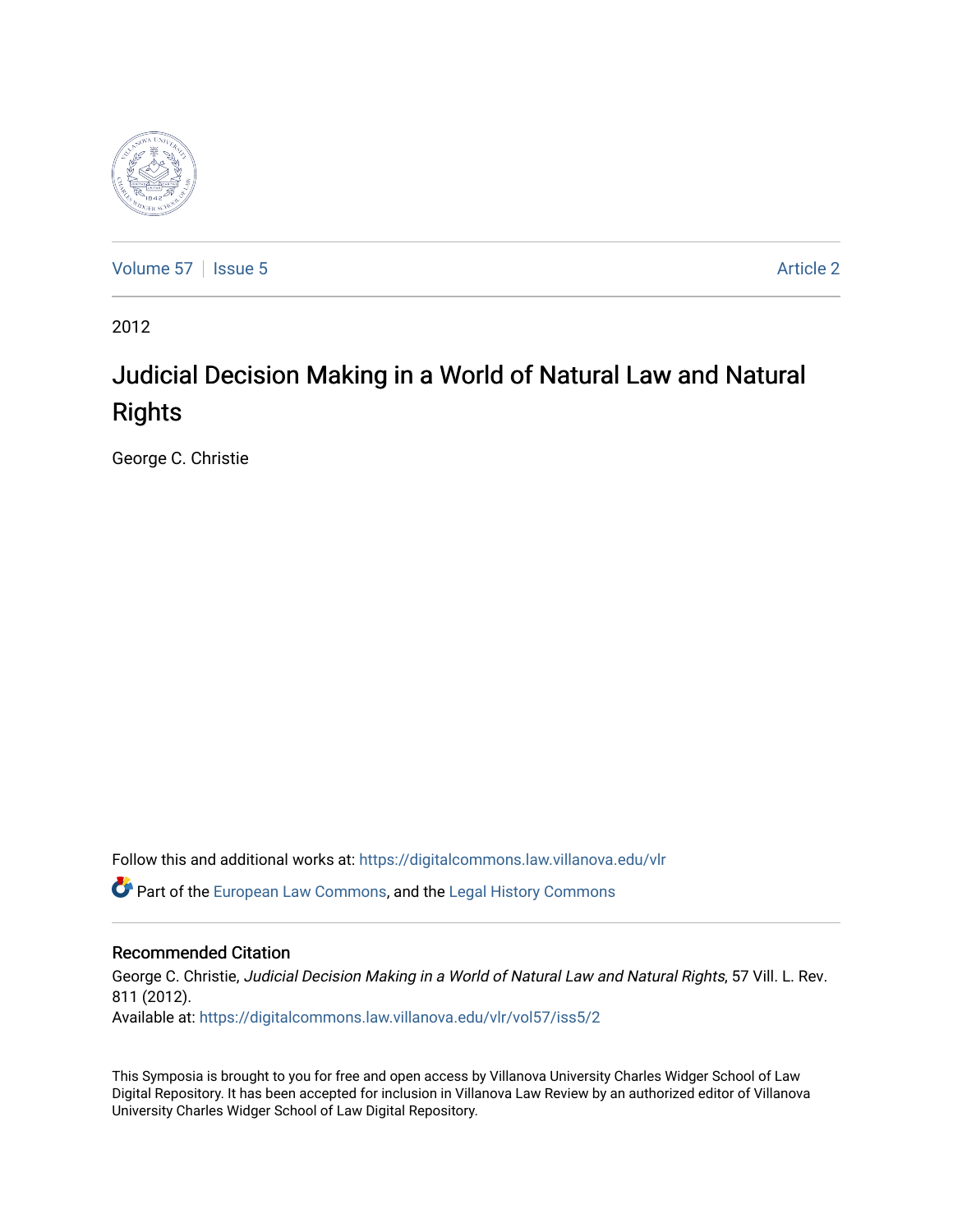2012]

## Symposium Articles, Comments, and Keynote Response

#### JUDICIAL DECISION MAKING IN A WORLD OF NATURAL LAW AND NATURAL RIGHTS

GEORGE C. CHRISTIE\*

WHAT I have come to appreciate most in John Finnis's work is his urging us to return to the more classic as well as intellectually richer notion of natural law espoused by St. Thomas Aquinas that builds on the work of Aristotle and Cicero. By that I mean a natural law that is focused on the achievement of the good and ultimately on the achievement of what, from the social perspective, we have come to call the common good. This focus on the good as the basis of morality and the social organization of human beings, as opposed to an approach focused on natural rights, is refreshing. It helps us see that, while law and morality are not exactly the same, it is nevertheless impossible to separate law completely from morality. From this perspective, all rights, whether called natural or legal, are aimed at enhancing some good. Some of the goods may be said to be intermediate or instrumental goods, that is to say goods that are pursued because they contribute to achieving the more basic and important goods that stand at the apex of our moral universe. As is well known, Finnis sets forth a list of seven basic goods which he contends have been recognized over the ages as fundamental for human flourishing and into which all other goods that we might wish to consider as basic can be subsumed.<sup>1</sup> I am prepared to accept this list as an acceptable attempt to encapsulate, in manageable form, the essence of the moral universe. They are instantiations of what Aquinas called the first principles of the natural law. As such they are each ends in themselves; they cannot serve merely as means to achieving some other basic goods. Looking at the world through this lens alerts us to the fact that, when difficult situations arise in which the achievement of one basic good requires the sacrifice of other basic goods, the conflict can only be resolved by the exercise of what Aquinas called *prudentia* and Aristotle called *phronesis*, that is to say through a process of deliberation by rational human beings possessed of practical wisdom garnered from a lifetime of experience and observation. A major focus of

(811)

<sup>\*</sup> James B. Duke Professor of Law, Duke University School of Law, Durham, N.C. With some minor changes this Article is a published version of a paper delivered at the John F. Scarpa Conference on Law, Politics, and Culture, A Celebration and Exploration of the Achievements of John M. Finnis, held at the Villanova University School of Law on September 20, 2011.

<sup>1.</sup> JOHN FINNIS, NATURAL LAW AND NATURAL RIGHTS 59–99 (1980).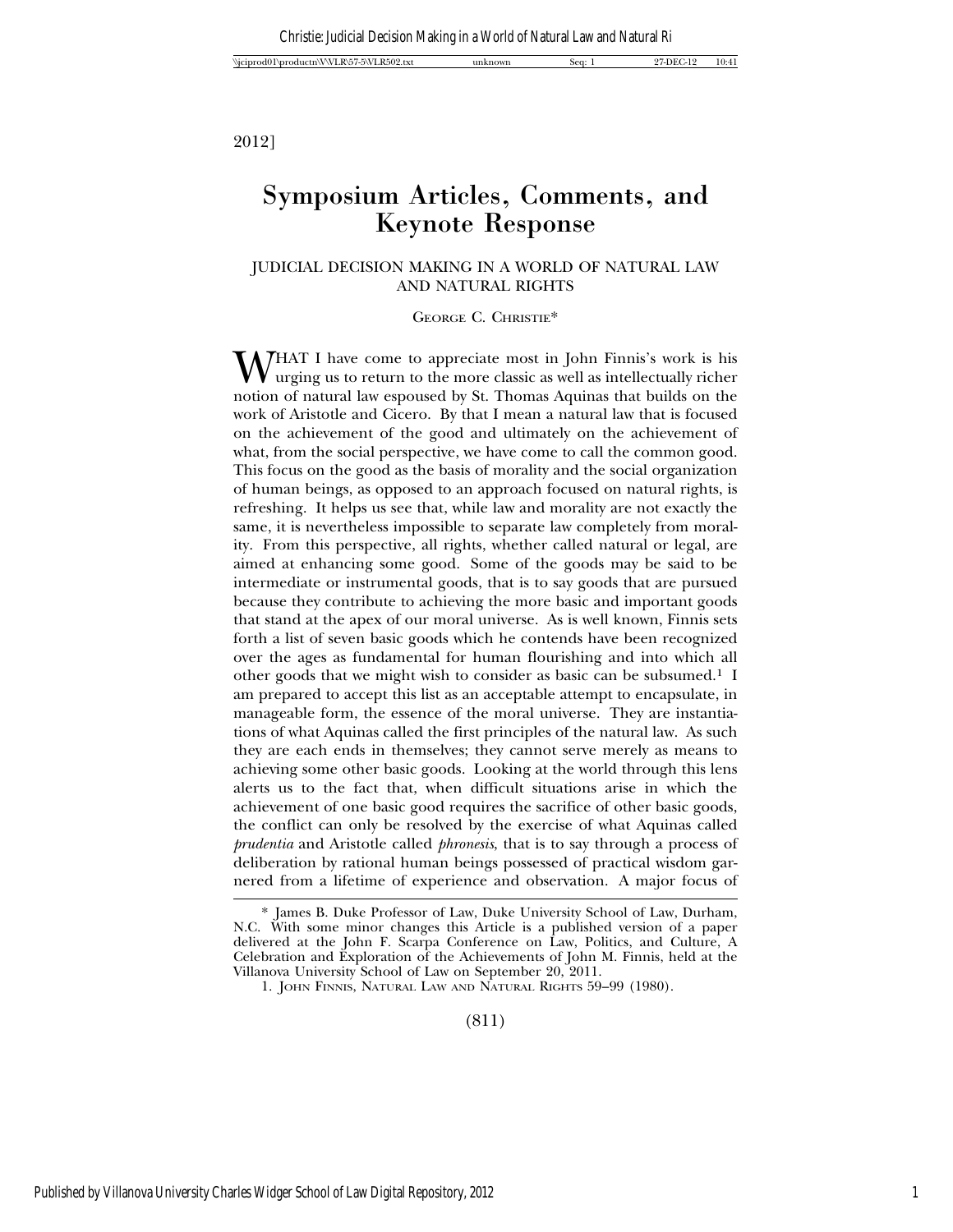this Article is whether this task can be delegated to the courts. If this task cannot easily be performed by the courts, it would strongly suggest that there are limits to the degree that morality can be fully integrated into law.

Resolving conflicts among basic goods can be a very difficult process. That is why people are attracted to the more structured moral universe of natural rights and, to an even greater degree in legal discourse, to a legal universe organized almost exclusively around the concept of legal rights. Rights can serve the purpose of simplifying moral and legal deliberations because in common speech we often do take literally Dworkin's view of "rights as trumps."<sup>2</sup> This is the strength of rights discourse and it is also its weakness. The strength of rights discourse is that it appears to eliminate considerably the discretion of decision makers by greatly narrowing the range of factors that they must take into account. Its weakness is that it not only may undervalue some important human goods but also, by simplifying the decisional process, lessens the moral responsibility of judges by passing that responsibility on to the authors of the legislation and constitutions which the judges must construe and apply. In the legal philosophical debates with which we are concerned, this practical consideration provides an additional impetus for wanting to separate a rigid rightsbound domain of law from a more fluid and nuanced moral domain and to insist on a sharp distinction between law and morality. Likewise, in moral debate, a morality founded largely on natural rights has similar intellectual strengths and weaknesses. It simplifies the moral universe by narrowing the factors that must be considered and eases the moral burden on people making difficult moral choices by transferring moral responsibility for their decisions to some basic moral or religious text and/or to some generally accepted moral or religious authority.

As interesting as the subject we are discussing might be, for a long time in the modern era it would have been considered a matter of serious concern only for academics. That is no longer the case; and it is likely to be a matter of increasing general concern for the foreseeable future. Among the reasons why this is now the case are two important social developments about which many people, including myself, have extensively written. The first has been the increasing acceptance by modern developed societies that the state has a significant responsibility for protecting and even promoting the economic and emotional welfare of its citizens. This sense of increased social responsibility has been conjoined with the rise of the contemporary human rights movement. Political recognition of human rights is not new. Certainly the tradition of seeking recognition for what could be called human rights has a long history in Western civilization that, in the English-speaking world, can be traced back to the Magna Carta issued in 1215, the English Bill of Rights of 1689, and, of course, the American Bill of Rights of 1791 that consists of the first ten

<sup>2.</sup> See Ronald Dworkin, *Rights as Trumps*, *in* THEORIES OF RIGHTS 155-68 (Jeremy Waldron ed., 1984).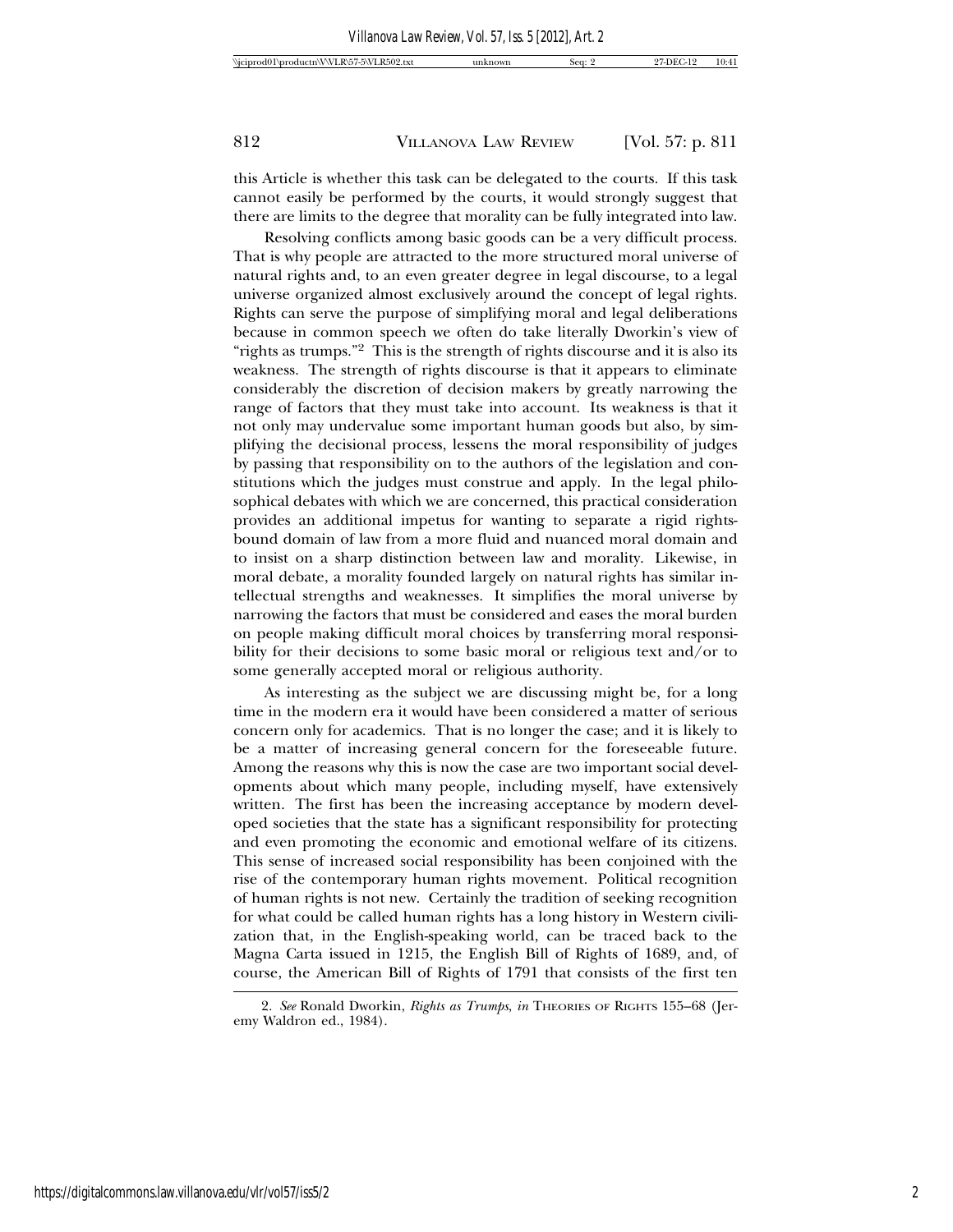amendments to the United States' Constitution. Most of these rights were narrowly focused and, for the most part, they were concerned with procedural protections for persons involved not only in criminal prosecutions but also in civil litigation. Moreover, they were largely rights protecting the individual against the state, that is leaving him free from state interference such as not to be prosecuted twice for the same offense, or preventing him from employing counsel to assist him in his defense against criminal prosecution, or forbidding the state to take his property without compensation, or restricting his freedom of expression, or interfering with the practice of his religion. Aside from requiring the state to provide a person a fair trial such as by providing him a trial by jury, none of these enumerated "rights" concerned any affirmative obligation of the state to do something for the individual, nor did they purport to be applicable to all political societies.

The gradual recognition of a broader category of universal human rights can be traced back to that most famous of all such documents, the Declaration of the Rights of Man approved by the French National Assembly in August of 1789, whose assertion of the existence of universal human rights was repeated, in December 1948, in the promulgation of the Universal Declaration of Human Rights by the General Assembly of the United Nations. But, although expressed in universal terms, both the Declaration of the Rights of Man and the Universal Declaration of Human Rights, unlike the American Bill of Rights, were merely hortatory with no immediate legal effect in any nation state. This largely hortatory or aspirational character of most enunciations of universal human rights gradually changed as more nations in the post-World War II era, responding to those broadly accepted aspirations, inserted express declarations of legally enforceable human rights into their national constitutions. And now, finally there are several transnational human rights conventions of which the most presently significant, the European Convention for the Protection of Human Rights and Fundamental Freedoms, covers the 47 countries that have thus far ratified it.

Who could complain about the ends which these developments are trying to achieve? The problems, as almost always, lie in the details of implementation. In the area of human rights these problems arise from the interactions of a number of features of modern human rights conventions and the national constitutions attempting to accomplish many of the goals enunciated in international or multi-national human rights conventions. Some of these concern what we might call substantive features. Others we might conveniently label as formal features; but they are as important as the substantive features, and particularly so for lawyers. One such formal feature is the entrusting of the determination of the content of any asserted human right to the judicial decision-making process. Consideration of the implications of entrusting such an important role to the judiciary will be a major part of the remainder of this Article. To set the stage for that discussion, however, we must first discuss some important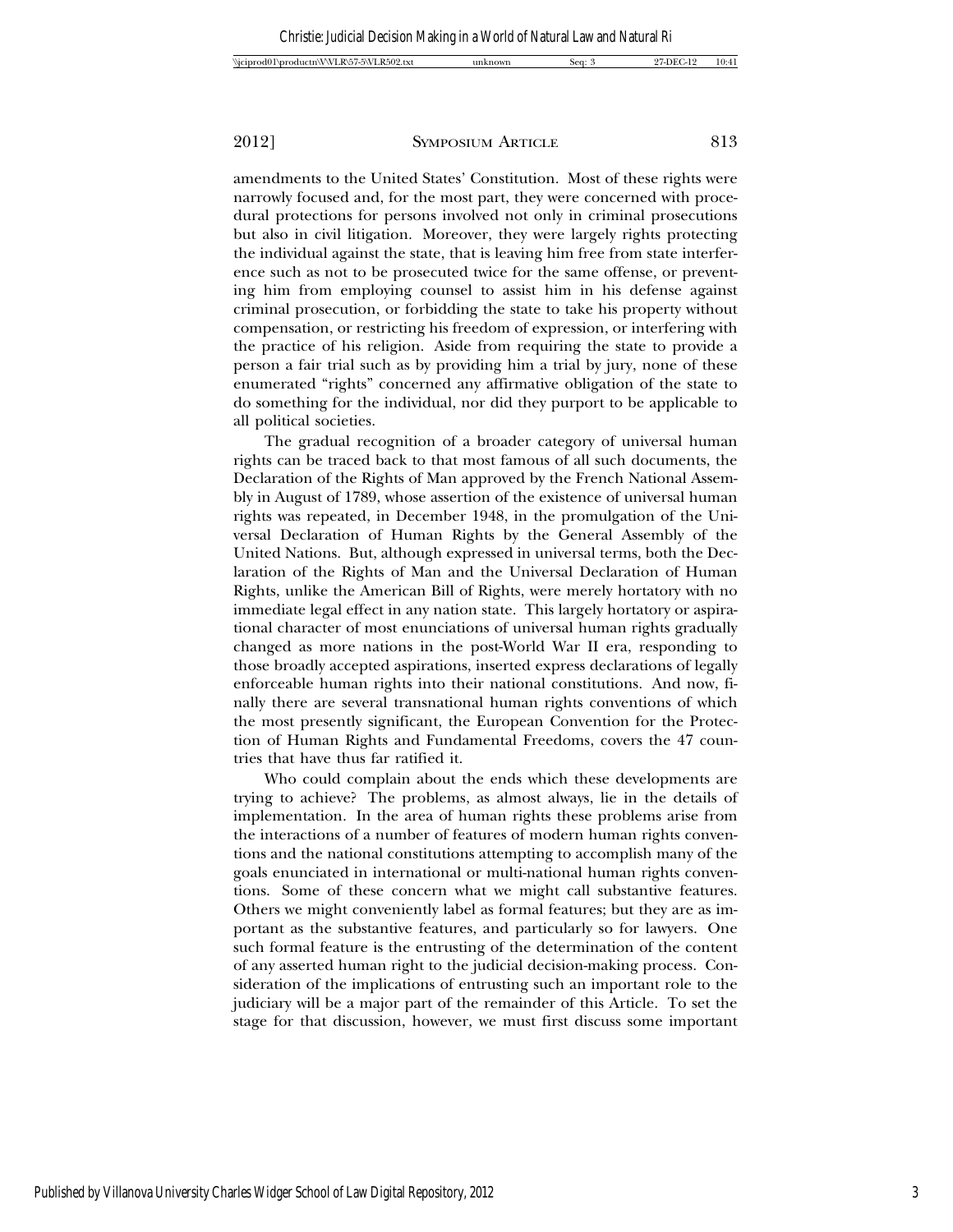substantive features that any such adjudicatory process is likely to confront.

In order to keep the discussion within manageable bounds we shall concentrate on three substantive human rights protected by the European Convention. It should be noted that the Convention does not claim to be creating those rights. It is merely concerned with recognizing them as part of European law and creating the mechanism by which they may be judicially protected. The three rights which will be used to focus our discussion are the "right to respect for private and family life," guaranteed by Article 8, the right to "freedom of thought, conscience and religion," including one's right "to manifest his religion or belief," guaranteed by Article 9, and the "right to freedom of expression" guaranteed by Article 10. If one were to look only at the caption headings of these articles of the Convention one could readily conclude that he is looking at a more elaborate rendition of something like the Bill of Rights of the United States. But as we all know there is more to this than that. Each of these rights is accompanied in the text by an express declaration that the right in question may be limited by "law," when "necessary in a democratic society," for economic, social, moral, and political reasons. To take the right to freedom of religion as an example, the allowable limitations are those necessary "in the interests of public safety, for the protection of public order, health or morals, or for the protection of the rights and freedoms of others."

Qualified in this manner, these purported rights seem to be more like what, in legal discourse, are usually called interests or values rather than rights. As such, these purported rights function merely as factors that must be taken into account in the organization and management of the social and political life of a society. Thus, for example, the social purpose of preserving the secular nature of society has been relied upon by the European Court of Human Rights to uphold bans on women wearing head scarves in public universities and in other educational institutions.<sup>3</sup> Indeed in France it is now illegal for a woman to wear a burqa in public<sup>4</sup> and in Switzerland, for the same reason, to build a structure with minarets.5 Furthermore, in delimiting the scope of the freedom of expression guaranteed by Article 10, the European Court of Human Rights has upheld convictions for denying the Holocaust, even in private correspon-

<sup>3.</sup> *See, e.g.*, Sahin v. Turkey, App. No. 44774/98, 44 Eur. Ct. H.R. Rep. 5 (Grand Chamber 2005); Dogru v. France, App. No. 27058/05, Eur. Ct. H.R. (2008).

<sup>4.</sup> Loi 2010-1192 du 11 octobre 2010 de interdisant la dissimulation du visage dans l'espace public [Law 2010-1192 of October 11, 2010, on the Prohibition of Concealing One's Face in Public], JOURNAL OFFICIEL DE LA RÉPUBLIQUE FRANÇAISE [OFFICIAL GAZETTE OF FRANCE], Oct. 12, 2011, p. 18344.

<sup>5.</sup> CONSTITUTION FÉDÉRALE [FEDERAL CONSTITUTION], Apr. 18, 1999, RO 101, art. 72, para. 3 (Switz.), as amended by referendum in 2011.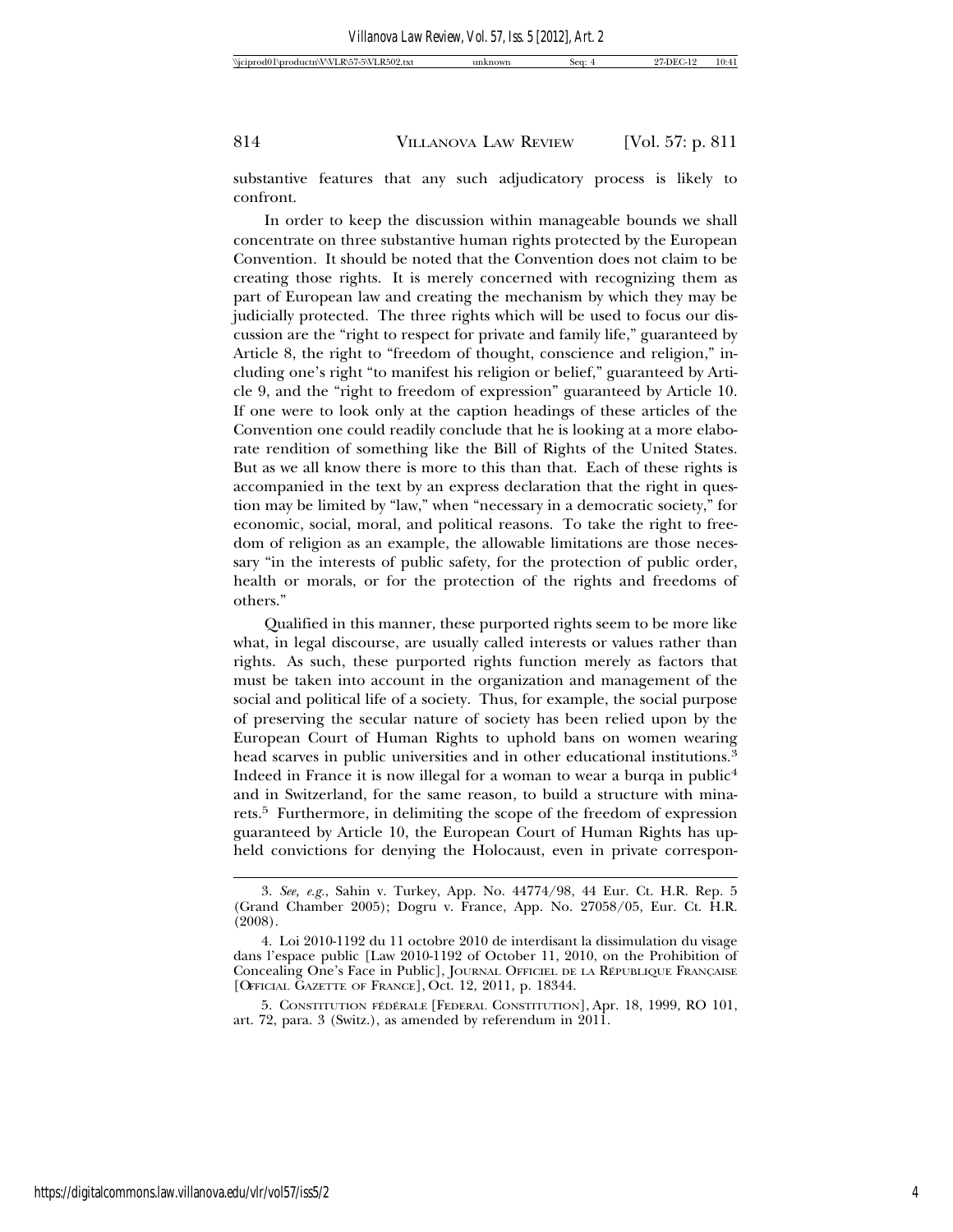$\alpha$  dence,<sup>6</sup> without any showing of any advocacy of violence, let alone any evidence that any such advocacy could reasonably be expected to make such violence an imminent possibility. It should also be noted in this regard that all sorts of expression can and on occasion have also been suppressed under Article 15 which permits "derogation" of these and many other articles of the Convention in times of "war or other public emergency threatening the life of the nation . . . to the extent strictly required by the exigencies of the situation." Fortunately these last types of situations, such as the British attempts to suppress separatist movements in Cypress and Northern Ireland as well as similar efforts in Turkey to deal with Kurdish nationalists, are largely things of the past.<sup>7</sup>

To sum up the discussion thus far, ignoring the extreme national emergency situations to which we have just referred and are now hopefully only of historical interest, we still have a regime in which courts are required to decide whether the suppression of some basic moral value, such as privacy, or religious expression or practice, or simply just expression *simpliciter*, can be restricted in the name of the common good. Because the exercise of all these powers is clearly open to abuse, the Convention requires that measures derogating from Articles 8, 9, and 10 must not only be prescribed by law but also "necessary in a democratic" society to achieve the social purposes for which the curtailment of the protected rights is made; or in the case of Article 15 that the measures taken in emergency situations are "strictly required by the exigencies of the situation." Because governments are not always disinterested or objective decision makers on these issues, all these derogations from protected human rights are subject to a process of judicial review that eventually leads to the European Court of Human Rights. The assumption behind giving courts the last word on what would seem to be important and often controversial moral and political issues is obviously that there are right answers to these disputes, and that courts are able to reach these correct answers. That this can be said to be possible in a world that is becoming increasingly diverse and in which social morality is undeniably evolving is, to say the least, questionable.

One might say that my concerns are overblown because the Convention itself requires that measures taken in derogation of the human rights with which this paper is concerned must be "necessary," and also, as the European Court has often declared, "proportionate" to that necessity.8

<sup>6.</sup> *See* Witzsch v. Germany, App. No. 7485/03, Eur. Ct. H.R. (2005); Witzsch v. Germany, App. No. 41448/98, Eur. Ct. H.R. (1999); *see also* Garaudy v. France, App. No. 65831/01, 2003-IX Eur. Ct. H.R. 369.

<sup>7.</sup> These cases and the issues they present have been discussed in GEORGE C. CHRISTIE, PHILOSOPHER KINGS? THE ADJUDICATION OF CONFLICTING HUMAN RIGHTS AND SOCIAL VALUES 39–41 (2011) [hereinafter PHILOSOPHER KINGS?].

<sup>8.</sup> *See* Ireland v. United Kingdom, App. No. 5310/71, 2 Eur. Ct. H.R. Rep. (Ser. A) at 25 (1978); Lawless v. Ireland, App. No. 332/57, 1 Eur. H.R. Rep. 15 (1961). For a scholarly discussion, see Marc-Andre Eissen, ´ *The Principle of Proportionality in the Case-Law of the European Court of Human Rights*, *in* THE EUROPEAN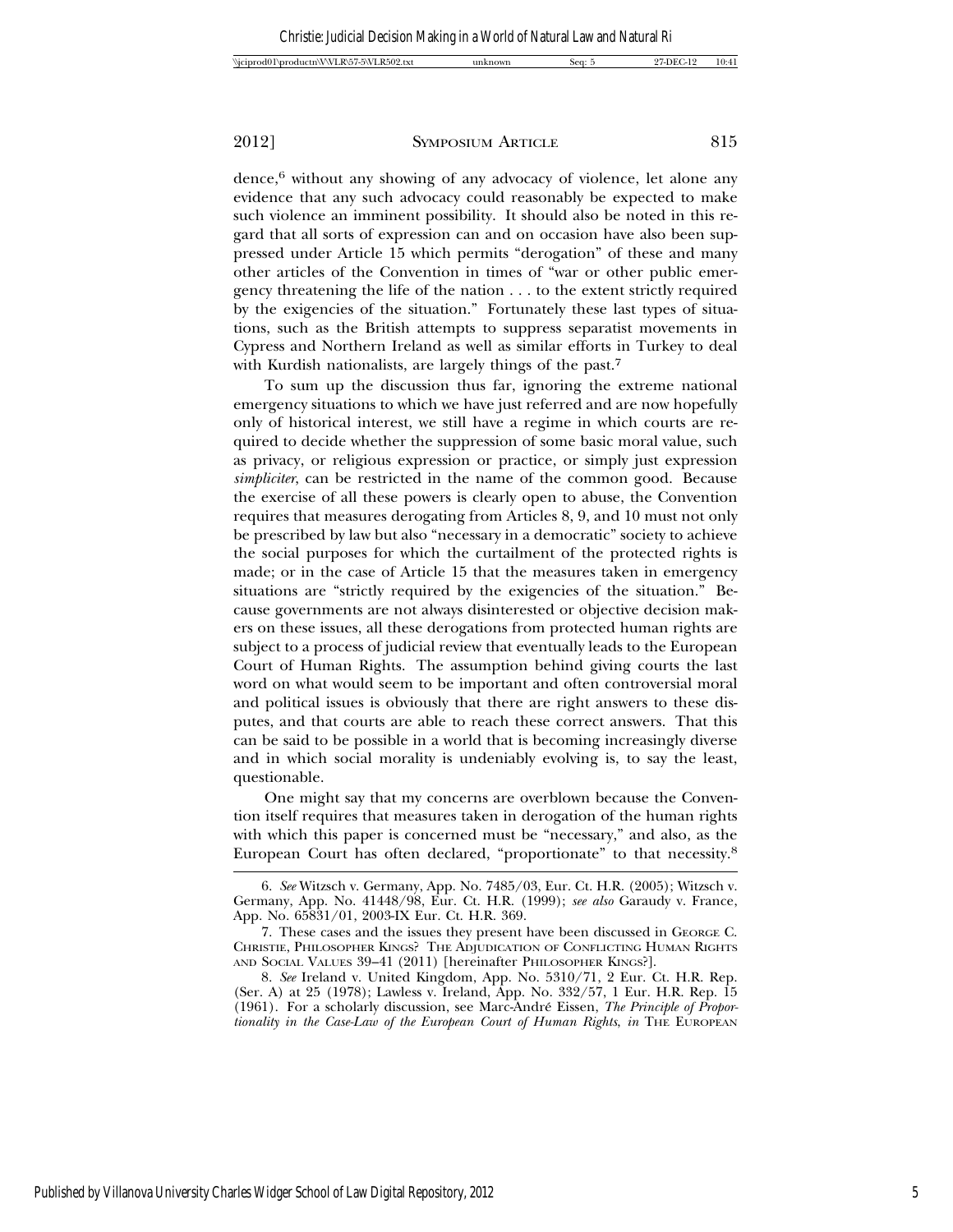On its face that seems to be a good argument. But if the need to preserve the "secular" character of society can justify laws telling a woman what she cannot wear in public, we are in trouble. If a woman can go topless and possibly naked in a public place the justification seems pretty thin. Likewise the prohibition on Holocaust denial, even in private communication, seems hard to justify, if it ever was, sixty-five years after the end of World War II, when there is no actual incitement to the violent overthrow of the existing social order and even less likelihood that any such advocacy would actually result in a half-serious attempt to accomplish that goal. It is particularly odd that such laws should be upheld when many European countries such as the United Kingdom have never criminalized Holocaust denial. A presumption against state derogation of rights is not that much of a shield to an accused individual if it can so easily be overcome.

The really difficult issues, however, arise in disputes between individuals. These are often intellectually more complex and certainly much more frequent. The frequency is considerably enhanced by two developments in the evolving jurisprudence of the European Convention. The first is that on its face the European Convention would support an interpretation that its provisions only concern actions of state actors. And for a time, at least in the United Kingdom,<sup>9</sup> there actually was some uncertainty as to whether and how it would apply in actions involving private persons based on claims that the activities of a private person were interfering with the ability of the plaintiff to enjoy interests recognized as important and protected against the actions of the state. Not surprisingly, that uncertainty did not long prevail. Unlike the United States Bill of Rights, an eighteenth century document designed, as so pithily declared by Justice Douglas, "to take government off the backs of people and keep it off,"10 the European Convention was almost from the beginning accepted by the European Court of Human Rights as protecting not only the individual against the actions of the state but also as imposing on the state the obligation to facilitate the ability of the individual to enjoy the rights guaranteed by the Convention.<sup>11</sup> Choosing to take this path has created the issue that will concern us for the remainder of this Article and highlights the contrast between a legal world where morality is based on a system of natural rights and one based on a moral universe, such as that favored by Finnis, in which we are concerned with identifying and nurturing the basic goods of human life. What forces us to confront this challenge is that, among the rights with which we are concerned, namely privacy, religion, and ex-

SYSTEM FOR THE PROTECTION OF HUMAN RIGHTS 125 (Ronald Macdonald et al. eds., 1993).

<sup>9.</sup> *See* Basil S. Markesinis, *Privacy, Freedom of Expression, and the Horizontal Effect of the Human Rights Bill: Lessons from Germany*, ll5 L.Q. REV. 47 (1999).

<sup>10.</sup> W.E.B. DuBois Clubs of Am. v. Clark, 389 U.S. 309, 318 (1967) (Douglas, J., dissenting).

<sup>11.</sup> *See, e.g.*, A. v. United Kingdom, Original App. No. 2599/94, 27 Eur. H.R. Rep. 611 (1998).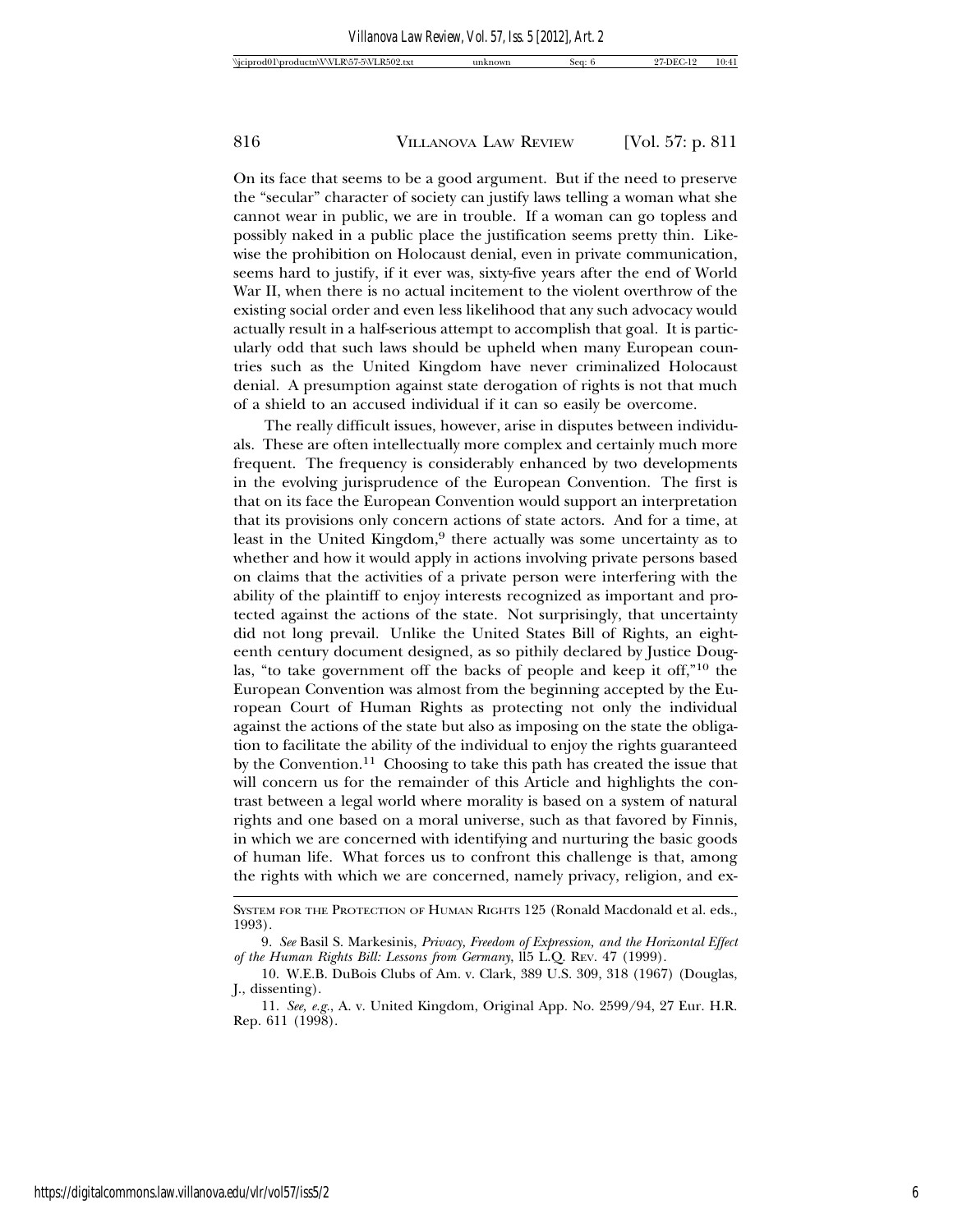pression, the rights of privacy and expression frequently come into conflict. This possibility together with the defeasibility of these rights entails that they really are only interests or, to use the terminology that we have adopted in this Article, basic human goods. Given the moral importance of expression and privacy, in order to determine the correct decision, when these two basic goods come in conflict the courts are required to balance, in an ad hoc manner, the competing values and decide which good should triumph in the case before them. Conducting that balancing exercise has been made particularly difficult because, undoubtedly prompted by the tragic death of Princess Diana in 1997, the Parliamentary Assembly of the Council of Europe in 1998 adopted a resolution that declares that the rights of privacy and freedom of expression are of equal value.12 That position was soon also expressly adopted by the European Court of Human Rights.13

These European developments stand in marked contrast to the historical primacy that freedom of expression enjoyed in common law countries. In common law countries, if the expression was true or merely opinion, or even just vitriolic, expression would normally triumph over privacy so long as the expression concerned matters that occurred in public or involved information that was in the public domain. Under this practice, expression might even be considered as a right in the relatively strong sense that might qualify as a trump in the Dworkinian sense. It was not that expression was accepted as a more important moral value, but that the political value of expression was the principal concern of the body politic. Historically, by contrast, expression did not get quite the same primacy in the civil law countries of continental Europe where notions of personal honor often trumped freedom of expression.14 From the end of the nineteenth century, however, the reach of privacy expanded in the United States and began to challenge on what are clearly moral grounds the primacy of expression to the extent that even the *Restatement (Second) of Torts* declared that, if one disclosed information that "would be highly offensive to a reasonable person, and . . . [was] not of legitimate concern to the public," one would be liable to that person even if the information was true and lawfully acquired.15 This development raised obvious constitutional issues that the Supreme Court of the United States was obliged to confront and, over a relatively short period of time, the Supreme Court reinstated in an enhanced form the primacy of freedom of expression on the ground that

14. James Q. Whitman, *The Two Western Cultures of Privacy: Dignity Versus Liberty*, 113 YALE L.J. 1151 (2004).

<sup>12.</sup> EUR. PARL. ASS. Res. 1165, ¶ 11 (1998).

<sup>13.</sup> *See, e.g.*, Von Hannover v. Germany, App. No. 59320/00, 40 Eur. H.R. Rep. 1, at ¶ 42 (2004). This case was reviewed by a Grand Chamber of the European Court of Human Rights which adopted the reasoning of the earlier decision that was rendered in the Third Section Chamber. Von Hannover v. Germany (No. 2), App. No. 40660/08, 55 Eur. H.R. Rep. 15 (2012) (Grand Chamber).

<sup>15.</sup> RESTATEMENT (SECOND) OF TORTS § 652D (1977).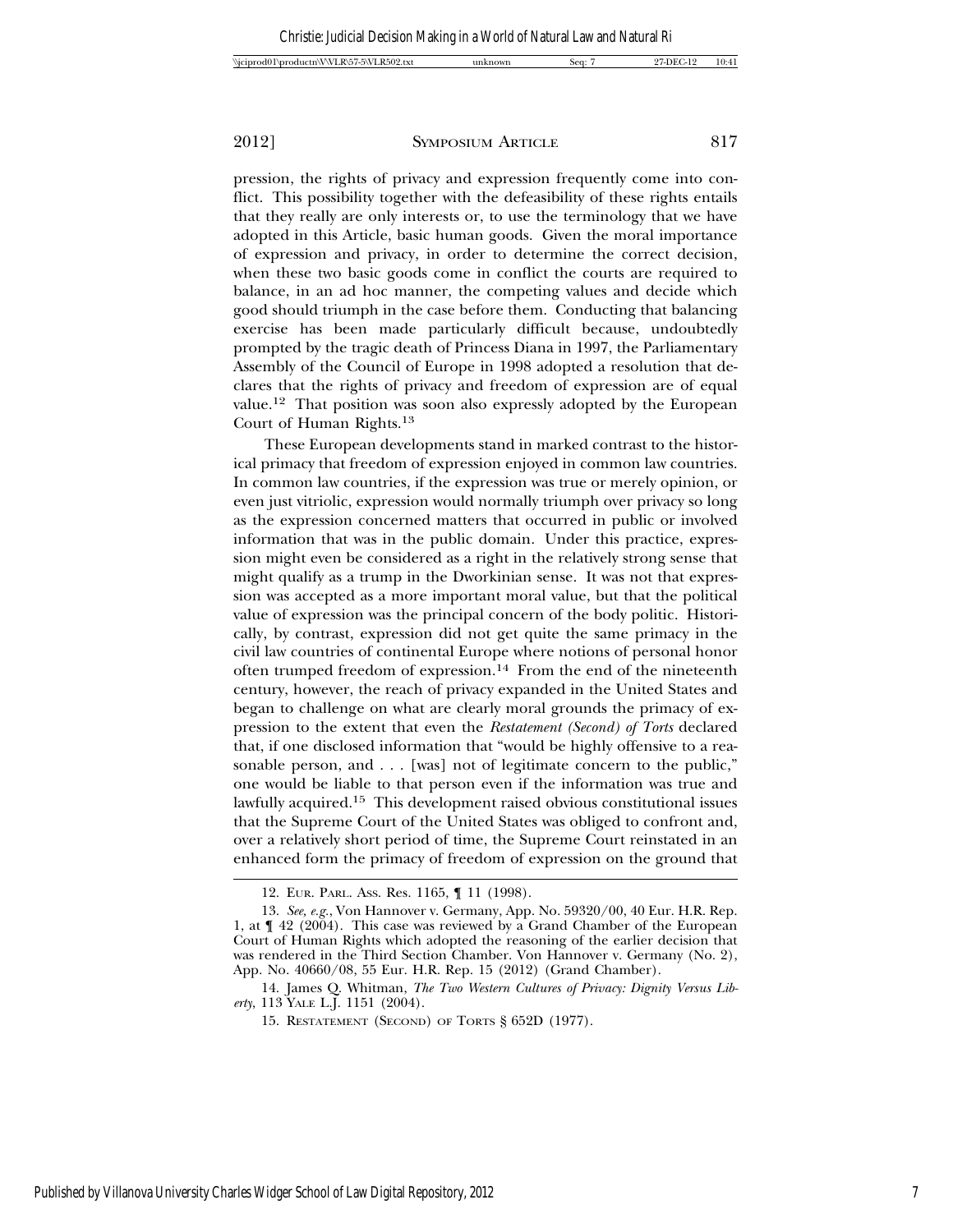this primacy was mandated by the First Amendment of the Constitution of the United States.16 Whether that enhanced primacy will continue given the ideological splits in the present Court is not an issue that we can profitably discuss on this occasion. What seems clear is that whatever course the Court may take in the future, there is no possibility that privacy and expression will be treated as of *equal* value.

The law of the United Kingdom, however, which had heretofore refused even to recognize a right of privacy, had surprisingly little difficulty in adjusting to the changes mandated by its membership in the Council of Europe and then in the European Union. Building on an expanded notion of confidentiality which did not arise out of any sort of pre-existing confidential or fiduciary relationship, its courts have ruled that someone who happens to learn, however innocently, of embarrassing information about another that is not generally known and would realize that a reasonable person would not want to be generally known is under an obligation not to disclose that information to others.17 Through this doctrinal shift it was possible, without much difficulty, to begin the process of adjusting the common law of the United Kingdom to the requirements of the European Convention as declared by the European Court of Human Rights. The courts of the United Kingdom have also not had much difficulty in responding to the declarations of the European Court that even public figures and politicians enjoy some rights of privacy even for activities that take place in the public sphere, particularly when some element of family life is involved. For example, the Court of Appeal has held that a newspaper could not publish photographs of the nineteen-month-old son of J.K. Rowling, while the child was being pushed by his father in a buggy as he accompanied his parents to and from a café.<sup>18</sup> There is, however, a New Zealand case practically on all fours in which a unanimous court reached the opposite conclusion.19

How do courts decide these difficult cases particularly if, as in Europe, privacy and expression are said to be of equal value? In a recent book<sup>20</sup> I have described at length the process by which the law in Europe has evolved to its current state and have argued that it is not a satisfactory treatment of the matter but should rather serve as a cautionary lesson to those who want to introduce the European perspective into the law of the United States. For present purposes a simplified summary may suffice. Roughly speaking, if expression about lawfully obtained information is challenged as plausibly invading someone's privacy, the challenge will be upheld unless the speaker can persuade the court that the expression in

<sup>16.</sup> *See, e.g.*, Bartnicki v. Vopper, 532 U.S. 514 (2001); Fla. Star v. B.J.F., 491 U.S. 524 (1989).

<sup>17.</sup> *See* Campbell v. MGN Ltd., [2004] 2 A.C. 457 (H.L.).

<sup>18.</sup> Murray v. Express Newspapers LLC, [2008] 3 W.L.R. 1360 (C.A.).

<sup>19.</sup> Hosking v Runting, [2005] 1 NZLR 1 (CA).

<sup>20.</sup> *See generally* PHILOSOPHER KINGS?, *supra* note 7.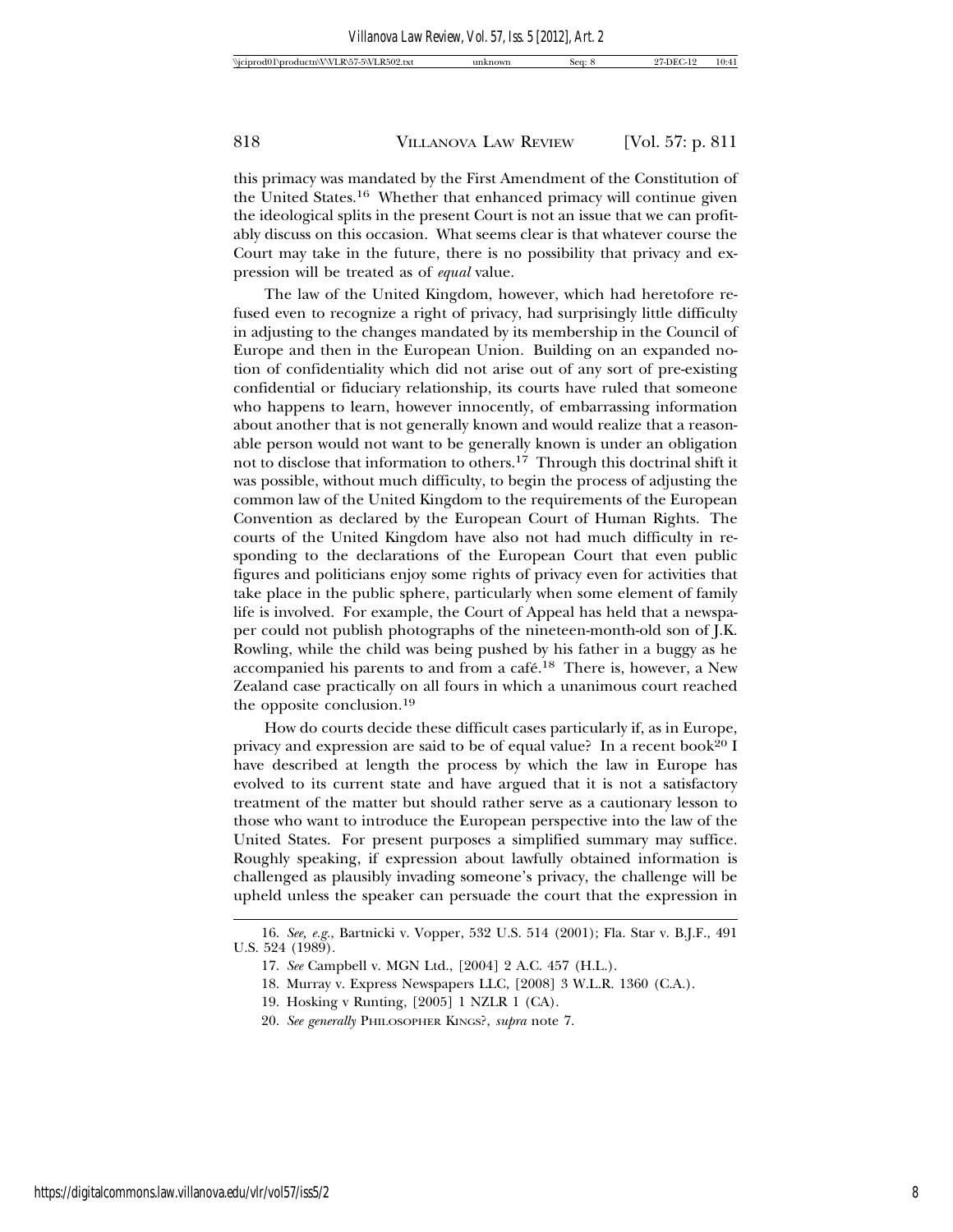question concerns a matter of legitimate public interest.21 In the United Kingdom, expression concerning political, scientific, educational, or artistic matters have been mentioned as being types of expression that would more likely be judged to be of legitimate public interest.<sup>22</sup> In a similar vein, the European Court of Human Rights has declared that, for the speaker to escape liability, the challenged expression must be shown to contribute "to a debate of general interest" to society.23 For both the British courts and the European Court, the fact that the matter is of interest to a significant portion of the public—if it were not, it would probably not be in the interest of the publisher to engage in the expression in question—is in no way determinative. In the view of both the British courts and the European Court, it is for those courts to determine what really is a matter of public interest or concern.

Why speech has to have any purpose escapes me. Why can it not be an end in itself? But that of course is a question that is too big even to begin discussing here. It is important to note the consequences of this approach. Since it is hard, as a practical matter, to conceive of a situation in which a speaker asserts that a private person's presumptively lawful privacy is restricting his freedom of expression, it is not surprising that all the cases that have thus far come before the courts have involved situations in which it is the speaker who, though the defendant, is faced with the burden of justifying his expression. In dissenting from this view of the governing law, Judge David Thür Björgvinsson of the European Court of Human Rights declared that under the present test it was the expression which must be justified and not the restriction, whereas he was of the opinion that it was the restriction that needed justification.24 That is a position with which I heartily agree. Regardless of whether one agrees with Judge Björgvinsson, one thing is clear: in a world of conflicting human rights of equal value, as a practical matter one or the other will become the preferred value. In Europe it is privacy which is predominant; in the United States, where there is no pretense that the values are equal, expression is clearly the preferred value. What I want to explore is how the courts could decide such cases while honoring the presupposition that conflicting values are in fact equal and also recognizing that we are really concerned with basic goods in the moral sense and not merely legal or political constructs.

<sup>21.</sup> *See generally Campbell*, *supra* note 17. For similar treatment of the conflict between privacy and expression in the European Court of Human Rights, see generally *Von Hannover*, *supra* note 13.

<sup>22.</sup> See *Campbell*, *supra* note 17 at ¶¶ 148–49 (per Lady Hale).

<sup>23.</sup> *Von Hannover*, *supra* note 13 at ¶ 76.

<sup>24.</sup> *See* MGN Ltd. v. United Kingdom, App. No. 39401/04, 2011 Eur. Ct. H.R. 66. This proceeding was brought to the European Court to overturn the decision in the *Campbell* case. In a unanimous decision the Court held that the amount awarded to Ms. Campbell for attorneys' fees was excessive. In his brief dissent, however, as noted in the text, Judge Björgvinsson disagreed with his colleagues' upholding of Ms. Campbell's victory on the merits.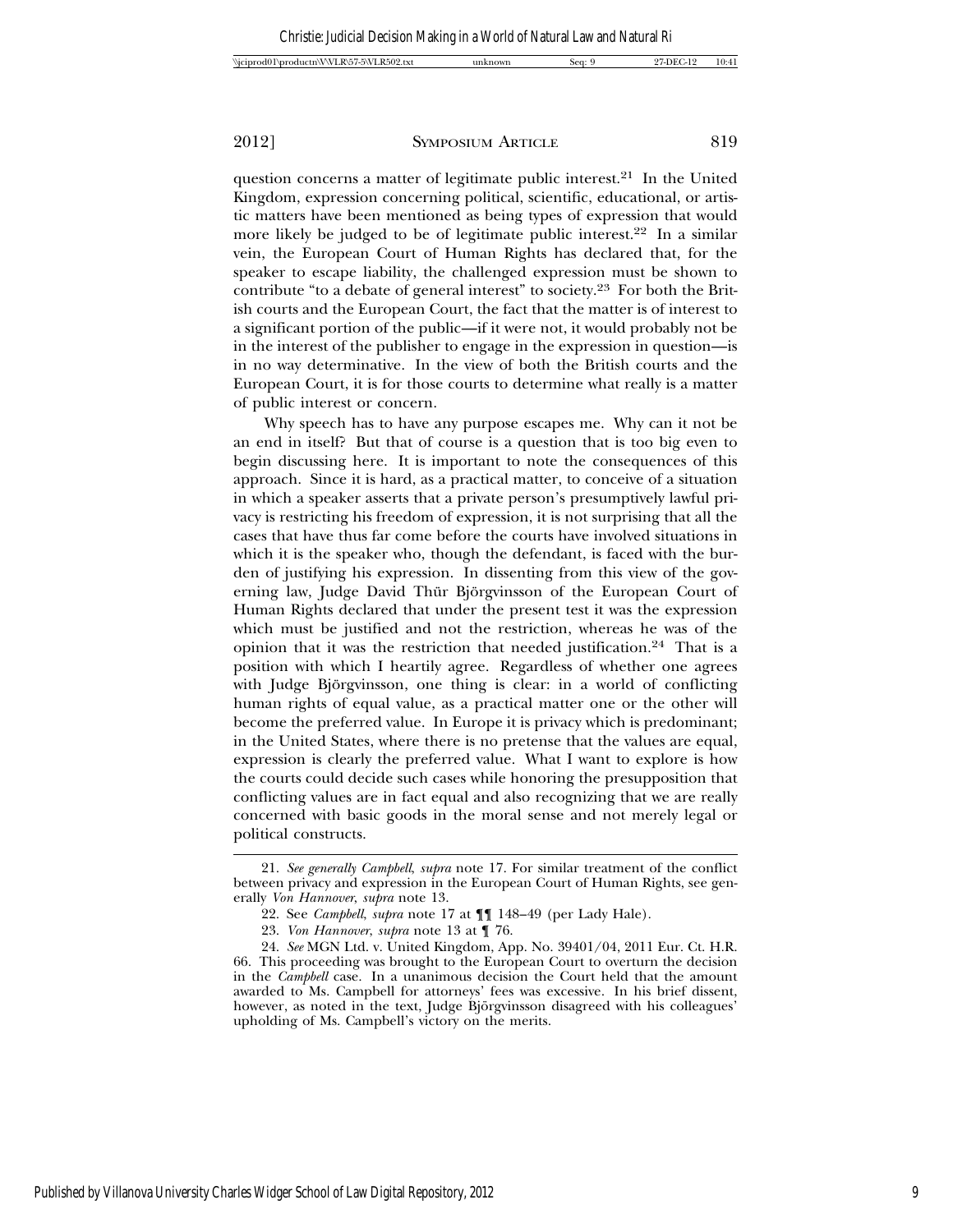To confine this discussion to manageable dimensions we have been focusing on the judicial struggle to decide a conflict between the two basic human goods, expression and privacy, which are stipulated as being of equal moral value and, in making that decision, the courts are required to determine whether some challenged expression concerns a matter of "legitimate" public concern. Admittedly, both privacy and expression can be evaluated on other scales as well, such as that of comparative political value or formal legal value, but that just complicates the matter because it forces us to confront the apples and oranges problem and somehow attempt to deal with that problem by working out the comparative weight of the competing political and other values involved in the situation under review, and then include them in an equation in which the comparative moral value of expression and privacy in the instant case is also included. One might say that this just amounts to asking decision makers to exercise practical wisdom and of course that is true. But while judges do and must make some resort to practical wisdom in performing their normal tasks, the reason decisions involving basic moral values are referred to judges is because it is felt that they can also somehow discover the truly correct moral solution. It is not of course irrational to believe that there is an objective moral order and therefore a morally correct solution to every moral conflict. The problem is how may human beings arrive at that correct solution.

Declarations that expression or privacy or any other value is a basic good do not get one very far when these goods come in conflict. To meet the challenge there must be something unique about judicial reasoning or something other than a judge's intuition to which he can refer if his decision is questioned. Courts, including the European Court of Human Rights, often refer to the social morality of their communities, but courts have also been known to refuse to follow the social morality of their communities on the ground that it conflicts with some more basic moral convention. Is this, what a cynic might argue, just imposing on society at large the morality of the social classes from which the judges are drawn under the guise of appealing to some consensus of right-thinking people such as Stendhal's "happy few"? Dealing with the problem is not made any easier by the fact that social morality can change, sometimes rather rapidly, as the European Court of Human Rights has recognized in cases involving obscenity and blasphemy.25 It is worth considering that all these difficult questions arise because we are asking the courts to do something that, as a practical matter, is impossible. One should not ignore an observation made by David Hume when he contrasted an artificial virtue like justice to

<sup>25.</sup> *See, e.g.*, Muller v. Switzerland, App. No. 10737/84, 13 Eur. H.R. Rep. 212 ¨ (1988), in which the Court accepted that what was punishable as obscenity in 1960 might not be punishable in 1980. One might compare also Otto Preminger Institut v. Austria, App. No. 13470/87, 19 Eur. H.R. Rep. 34 (1994), with Vereinigung Bildender Künstler v. Austria, App. No. 68354/01, 47 Eur. H.R. Rep. 5 (2007).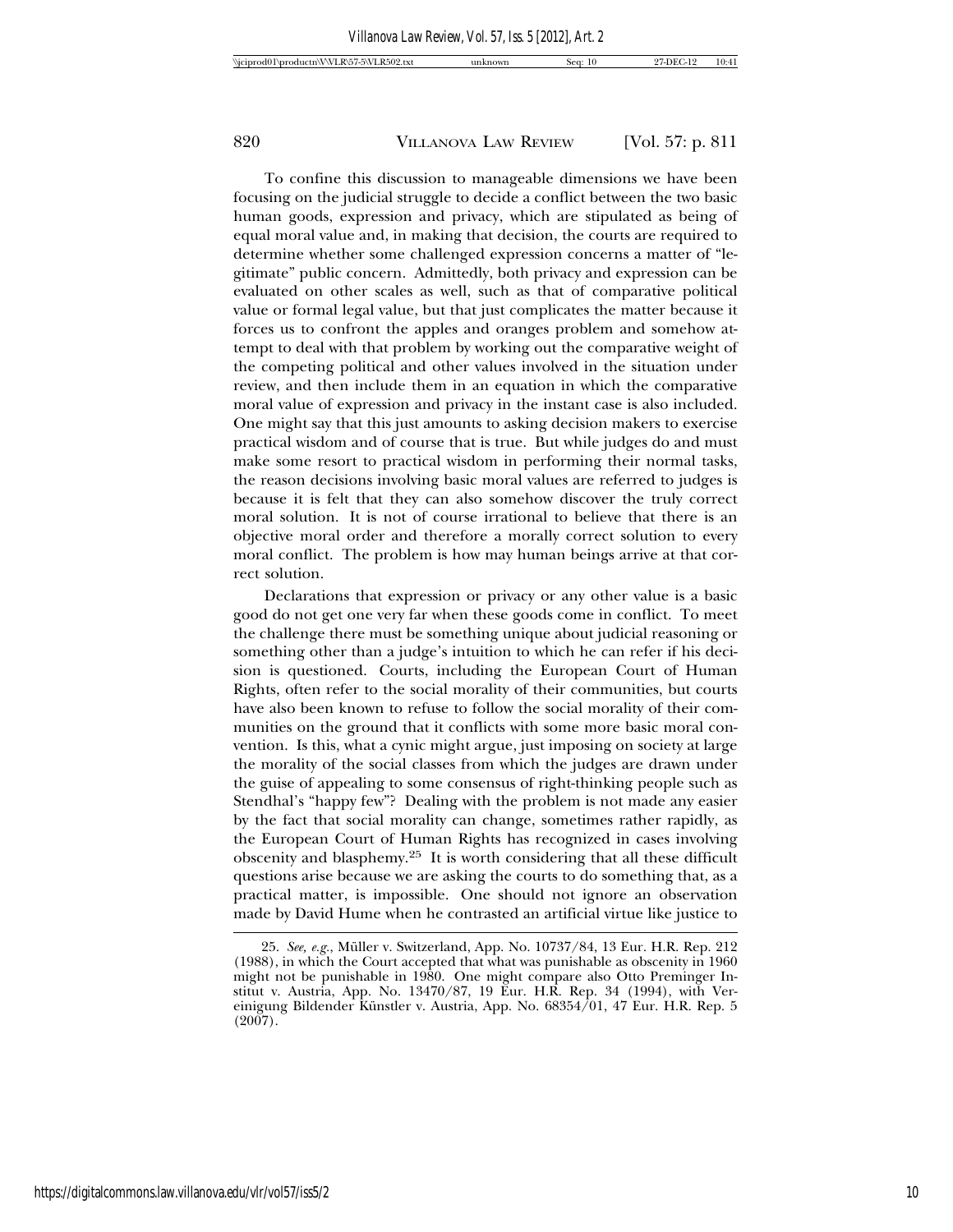| Wiciprod01\productn\VVLR\57-5\VLR502.txt | inknown | sec. | DE ( | 10:41 |
|------------------------------------------|---------|------|------|-------|
|------------------------------------------|---------|------|------|-------|

the natural virtues. Natural virtues exist in a universe in which the morally right result is dependent on the totality of all the circumstances, that is to say, in a moral world in which situation ethics reigns. An artificial virtue such as justice is, for Hume, marked by bright line rules in which many morally important features are intentionally ignored.26 A moral gymnast such as Dworkin's Hercules<sup>27</sup> might be able to bridge that gap between morality and law but, for most people, only God would be adequate to the task.

My conclusion is that, if these goods are accepted as being of equal value, it is chimerical to ask judges to decide conflicts between those basic human goods, while avoiding the criticism that they are reaching arbitrary and often inconsistent decisions in the extremely fact-dependent situations in which those conflicts are presented to courts. As judges that have decided such cases have themselves admitted, these are the types of cases in which different judges may reach different conclusions on the same facts.28 As a practical matter, if any measure of consistency is to be achieved, one or the other of the conflicting basic goods will be given primacy in the sense that, when challenged, one of these values will "bear the burden" of persuading the decision maker that it should prevail. That has happened in the different approaches taken in Europe and in the United States in conflicts between expression and privacy. Religions can handle conflicts between basic human goods by resort to God or to some human being who is accepted as having the insight and authority to make those decisions. As revered as courts, including the United States Supreme Court, might be, they will never be able to achieve that stature. It is not coincidental that, since the European Convention for the Protection of Human Rights and Fundamental Freedoms became incorporated into the domestic law of the United Kingdom, the number of sharply divided decisions in the House of Lords and now in the Supreme Court of the United Kingdom has very markedly increased.29

All societies, of course, are faced with the need to make decisions involving choices between basic human goods. These decisions require the talents of statesmen, that is of people who have the practical wisdom to make the best possible decisions taking into account all factors, including

<sup>26.</sup> DAVID HUME, A TREATISE OF HUMAN NATURE 526–34 (L. A. Selby-Bigge ed., Clarendon Press 1888) (1740).

<sup>27.</sup> The most prominent reference to such a super-judge is RONALD DWORKIN, LAW'S EMPIRE (1986).

<sup>28.</sup> In *Campbell*, *supra* 17 at ¶ 188, Lord Carswell, who was part of the majority in a three-to-two decision, conceded that "[w]eighing and balancing these factors is a process which may well lead different people to different conclusions." In that case five of the nine judges who heard the case as it worked its way through the courts actually ruled against Ms. Campbell. A similar recognition that the "casuistic approach" taken in these sorts of cases "may also give rise to differences of opinion" was expressed by Judge Cabral Barreto in his concurring judgment in *Von Hannover*, *supra* note 13.

<sup>29.</sup> *See* PHILOSOPHER KINGS?, *supra* note 7, at 18.